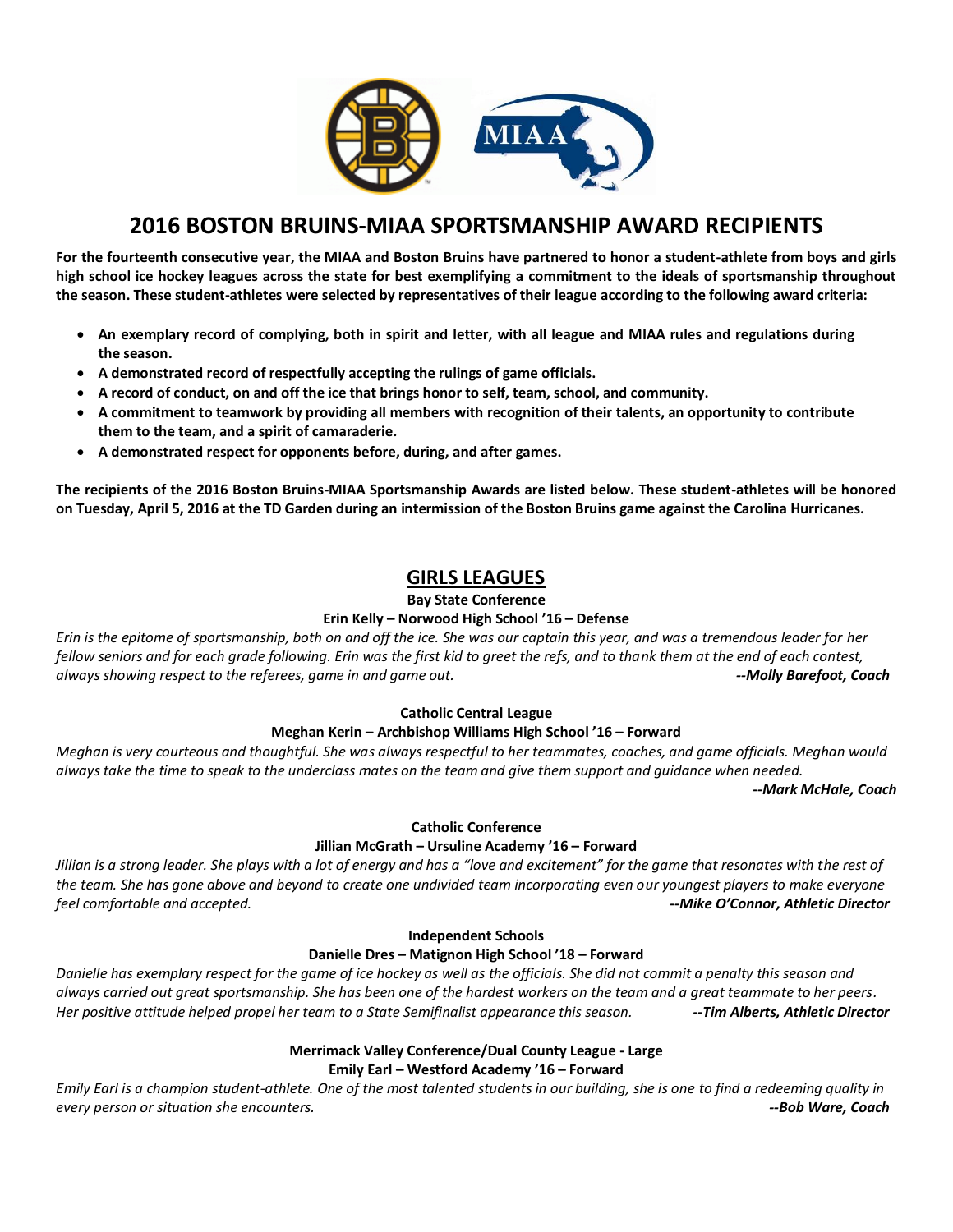## **Merrimack Valley Conference/Dual County League - Small Nicole Legere – Waltham High School '16 – Right Wing**

*Nicole is one of the most respectful people you will ever come across. Her constant smile and positive attitude is infectious on her teammates, coaches, and peers. Her ability to overcome adversity and be the person she is is remarkable and inspiring.* 

*--John McCue, Coach*

## **Middlesex League**

## **Kate Perry – Melrose High School '16 – Forward**

*Katy Perry is a senior forward that has helped propel a newly formed team to three Division I Play-offs. She leads "on" and "off" ice by her strong work ethic and commitment to her academics and sport of choice. --Pat Ruggiero, Athletic Director*

### **Northeastern Conference**

### **Madison Brooke – Masconomet Regional High School '17 – Defense**

*Madison is a smart and unselfish team player who strives to do her best on and off the ice. She is respected by her teammates, opponents, and the broader community. --Ryan Wood, Coach*

### **SEMGHL - Coastal**

### **Brynn Mendes – Barnstable High School '17 – Left Wing**

*Brynn is a fantastic athlete. She is generous with her time, patience, and her spirit. She is not dramatic; she leads in a calm, composed, no nonsense manner, and, perhaps most powerfully, she leads consistently by her own example. Brynn is a quiet natural leader and she is one of a kind. --Peter Nugnes, Coach*

**SEMGHL - Coastal**

### **Veronica Rakauskas – Duxbury High School '16 – Defense**

*Niki has consistently demonstrated a positive attitude and a dedication to the sport of hockey. I have been impressed by Niki's hard work and enthusiasm on and off the ice. Whether our team is practicing or involved in a game, Niki can always be heard cheering on her teammates. Niki is a true team player and always put the needs of her team before her own. --Friend Weiler, Coach*

### **SEMGHL - Northeast**

### **Shea Kearney – Cohasset High School '16 – Goalie**

*Shea is the reason we had such a successful season. As her teammates fulfilled their responsibilities she stood strong in the net to protect their efforts and keep our team competitive. Playing without Shea in the goal next season will be an adjustment but she has helped to build a foundation of hard work and commitment that will be carried on through the years to come. --Deb Beal, Coach*

### **SEMGHL - Northeast**

### **Mel McAleer – Whitman-Hanson Regional High School '17 – Forward**

*Mel is a hard working student-athlete who has been instrumental in helping our school build our new co-op team with Silver Lake. She has demonstrated excellent leadership and is a role model for her teammates with an admirable work ethic.*

*--Bob Rodgers, Athletic Director*

### **SEMGHL - Southeast**

### **Alex MacPherson – Pembroke High School '17 – Goalie**

*Alex is a team first person. She always looks for the positive in everything we do. She is the first to congratulate a goal scorer, but more importantly, the first to console a player who is down. Alex is a tremendous young lady and a favorite among her teammates. --Bill Flynn, Coach*

### **SEMGHL - West**

### **Grace Crowell – Medfield High School '16 – Defense**

Grace exemplifies all that is excellent and good about sports. She is talented, hard working, a natural leader and her conduct on and *off the ice is exemplary. --Michael Cox, Coach*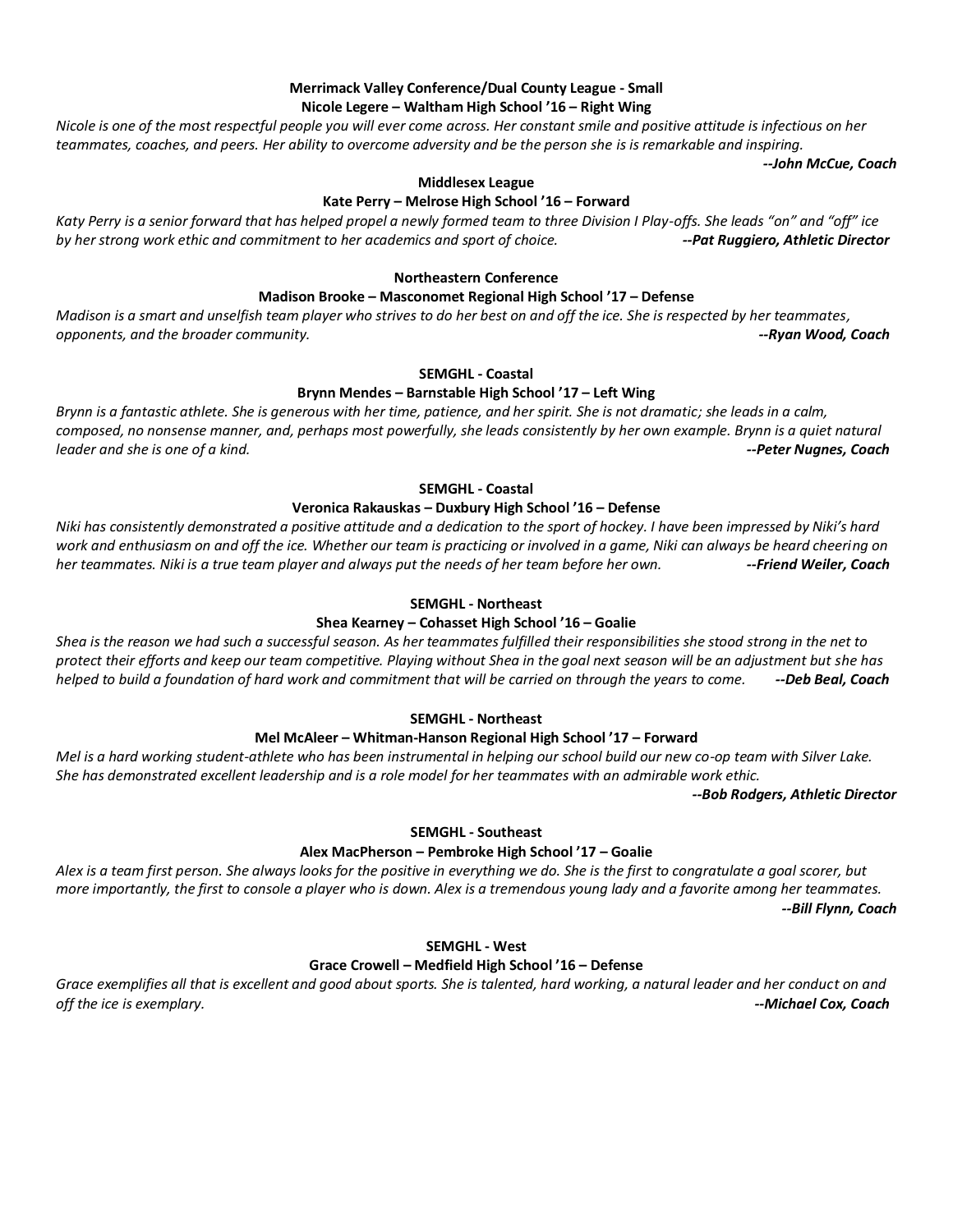# **BOYS LEAGUES**

**Atlantic Coast League**

## **Paul Glynn – Sandwich High School '16 – Right Wing**

*An incredible teammate on the ice but an even better person off. Paul has been a true professional in our program since walking through the locker room doors four years ago. He's conquered all the challenges and adversity put in front of him with an attitude and effort that is second to none. His mark on our program has been etched in stone. His is a legacy that will last, and one that others will strive to achieve. --Jordan Mohre, Coach*

### **Bay State Conference**

## **Alex Moore – Framingham High School '18 – Goalie**

*Alex is one of the most resilient individuals I have had the chance to work with. He is an excellent teammate, maintains a positive attitude at all times and is a good influence on other players. Alex is a dedicated student athlete and school always comes first in his life. --Paul Spear, Coach*

### **Berry Division**

## **Josh DeCarolis – Minnechaug Regional High School '17 – Left Wing**

*Josh's leadership and commitment is second to none and an example for the rest of our team. He is always willing to help his teammates become more effective by sharing his opinion and outlook to their play helping them become a better/stronger unit. Josh always represents himself, his family and our team and school with honor and class regardless of the outcome of the game. --Greg Palm, Coach*

# **Big Three**

## **Ian Dumas – New Bedford High School '16 – Goalie**

*Ian spun any type of negativity into an experience filled with fun and opportunity. His character has earned him the respect of not only the players and coaching staff at New Bedford High School, but the players and coaching staffs from the neighboring schools as well. "He is such a great kid," and "Does that kid ever stop smiling?" are the comments that circulate the hockey rink in New Bedford. Ian is closing out his senior year ranked in the top 5% of his class and has received multiple awards recognizing his pride and spirit. --Mark Rossi, Coach*

## **Boston City League**

## **Brendan Mannion – Boston Latin Academy '17 – Goalie**

*Brendan Mannion is a leader who demonstrated the ultimate sacrifice for his team by changing his position from forward to goaltender his junior year. Rather than think of his own stats or his own personal gain, he knew the team needed a goalie to make the season a success! As a result, Brendan helped Latin Academy win the regular season title, the Boston City Championship (he was named MVP in a 7-0 shutout), gaining a third seed bye in the Division 3 North State Tournament. Brendan has demonstrated that with sacrifice comes great reward! --Robert McCormick, Coach*

# **Catholic Central League - Large**

### **Conor Foley – Saint Mary's High School '16 – Forward**

*Conor leads his team in goals but more importantly he leads his team by setting a good example on and off the ice. Conor has earned the respect of his classmates, teammates and coaches by his tireless determination and warm understanding of others.*

*--Mark Lee, Coach*

## **Catholic Central League - Small**

## **Tommy DeNault – Saint Bernard's Central Catholic High School '16 – Defense**

*Tommy DeNault has been playing Varsity hockey for three and a half years. Of his time playing, he has only had one penalty. As a coach, I have never seen one player have so few penalties and still excel as a player on the ice. As much as he was a player on the ice, he was a good student off the ice, volunteering his time at a local retreat team for his church and being the senior to welcome the freshmen players to the team. Tommy is deserving of this award because of his attitude and actions on and off the ice.* 

*--Gerry Murray, Coach*

## **Catholic Conference**

## **Cam Walter – Malden Catholic High School '16 – Forward**

*Cam Walter has the respect of his coaches, teammates, and opponents. He is a model for all student-athletes. He is the perfect example of a student-athlete who leads by example and allows his actions to speak. --Patrick Driscoll, Athletic Director*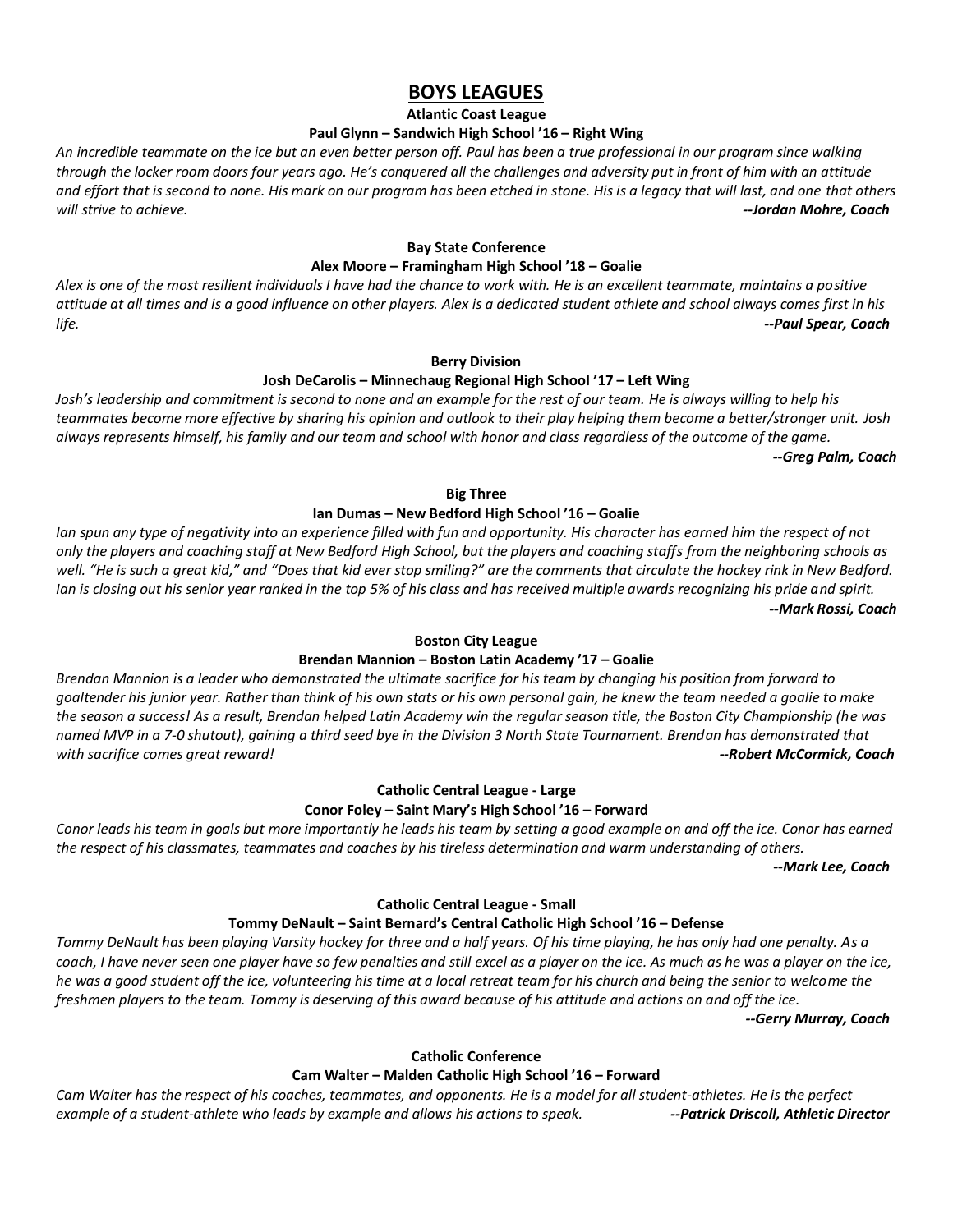## **Commonwealth Athletic Conference**

### **Brendan Conley – Nashoba Valley Technical High School '16 – Defense**

*Brendan had a knack for getting everything out of his teammates. He used various motivational techniques and not the least was his shown ability to play through injury and lead by example as to what it takes to win. Brendan is a standout hockey player, but more importantly, he is a great teammate, leader, and human being. --Robert Callahan, Athletic Director/Coach* 

### **Coughlin Conference**

### **Charlie Lamplough – Nashoba Regional High School '16 – Goalie**

*When I think of responsibility, maturity, talent, work ethic, leadership and accountability, I think of Charlie Lamplough. He is the first*  to arrive and last to leave practice. He handles all of the less desirable tasks, such as picking up equipment, scheduling team building *events. Charlie never complains and demands the respect of his teammates in the locker room and on the ice...His maturity and ability to recognize how important it is for the game to acknowledge younger athletes is most impressive. --Trevor Short, Coach*

## **Eastern Athletic Conference**

### **Brendan Gallagher – Bishop Feehan High School '16 – Defense**

*Brendan's positive demeanor and his playing for the love of the game, helped foster a sporting attitude and atmosphere on our team. --Kevin Dunn, Coach*

### **Fay-Wright Division**

### **Dan Doyle – Chicopee High School '17 – Defense**

*There are many times throughout the season that Dan was challenged and responded with positive results. Through Dan's leadership and display of good sportsmanship it led other players to play with less desire to get even…Dan's grades are outstanding and he has the highest comments on his report card for effort and conduct. --Alan Styckiewicz, Coach*

### **Greater Boston League**

### **Gino DeSimone – Everett High School '16 – Forward**

*Gino had his best season by far in his senior year leading his team to a share of the GBL title for the first time since 1970. Better than his play on the ice is how much character Gino has as a person, he makes everyone around him a better player and a better person. Gino has a bright future ahead of him. --Jason Lawrence, Coach*

## **Hennessy League**

### **Shane Tierney – Pittsfield High School '16 – Defense**

*The Troy Sportsmanship Award has evolved into one of the most prestigious awards given to a Berkshire County high school student athlete. Players considered for the award possess many of the attributes promoted and dedicated to by Mr. Troy. These include good sportsmanship, team leadership, respect of officials, coaches, teammates and others, dedication to team, and a true desire to promote the game of ice hockey. The 2015-2016 Donald Troy Sportsmanship Award was presented to Pittsfield High School Senior, Shane Tierney. --Bill Loehr, Berkshire NIOHA President*

### **Hockomock League**

### **Brian Ireland – Milford High School '16 – Goalie**

*Brian is an intelligent young man who continues to thrive academically as well as athletically. He is an excellent communicator, he is focused in and out of the classroom and he is emotionally disciplined on and off the ice. As a high school Varsity athlete he has*  earned the trust and respect of his peers as well as his coaches at an early stage. **All and the stage areas are a**<br>--Michael Balzarini, Coach

## **Merrimack Valley Conference/Dual County League – Division 1 Andrew Nadeau – Central Catholic High School '16 – Forward**

*Andrew was all conference selection for MVC DCL Division 1 this year. Andrew was the ultimate team player, placing the team above himself. He continued to improve from day 1 until his last day. Andrew is especially deserving of this award because he is truly an unsung hero. --Mike Jankowski, Coach*

# **Merrimack Valley Conference/Dual County League – Division 2 Eric Hall – North Andover High School '16 – Goalie**

*Eric is a hard working goalie who not only excels in hockey, but in the classroom and many other extracurricular activities…He always does what is asked of him and works hard doing it…Eric respects the game, the officials, and his opponents, he never compromised sportsmanship before, during, or after a game whether the team wins or loses. --Peter Marfione, Coach*